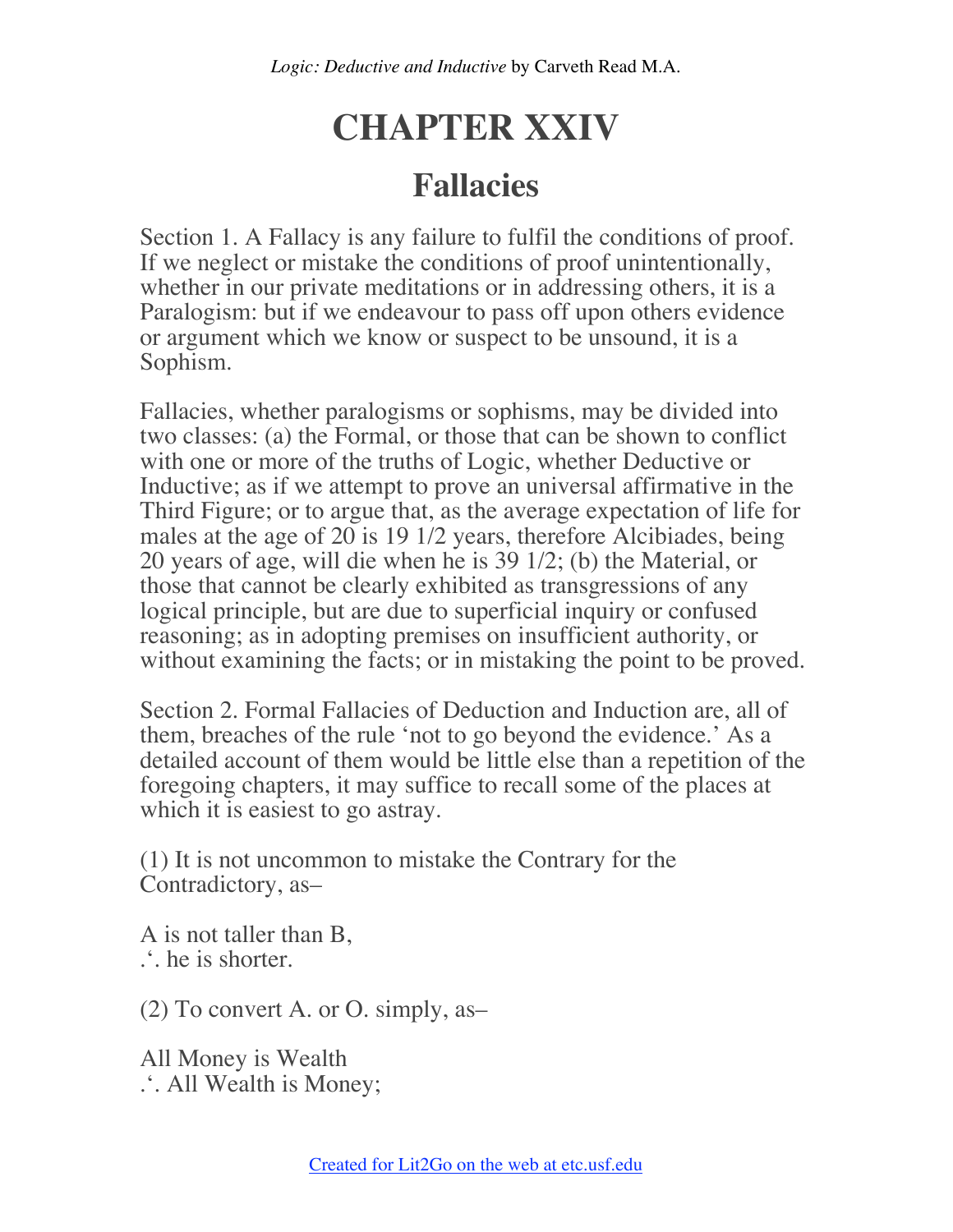$or-$ 

Some Wealth is not Money .'. Some Money is not Wealth.

In both these cases, Wealth, though undistributed in the convertend, is distributed in the converse.

(3) To attempt to syllogise with two premises containing four terms, as

The Papuans are savages; The Javanese are neighbours of the Papuans: .'. The Javanese are savages.

Such an argument is excluded by the definition of a Syllogism, and presents no formal evidence whatever. We should naturally assume that any man who advanced it merely meant to raise some probability that 'neighbourhood is a sign of community of ideas and customs.' But, if so, he should have been more explicit. There would, of course, be the same failure of connection, if a fourth term were introduced into the conclusion, instead of into the premises.

(4) To distribute in the conclusion a term that was undistributed in the premises (an error essentially the same as (2) above), i.e., Illicit process of the major or minor term, as–

Every rational agent is accountable;

Brutes are not rational agents:

.'. Brutes are not accountable.

In this example (from Whately), an illegitimate mood of Fig. I., the major term, 'accountable,' has suffered the illicit process; since, in the premise, it is predicate of an affirmative proposition and, therefore, undistributed; but, in the conclusion, it is predicate of a negative proposition and, therefore, distributed. The fact that nearly everybody would accept the conclusion as true, might lead one to overlook the formal inconclusiveness of the proof.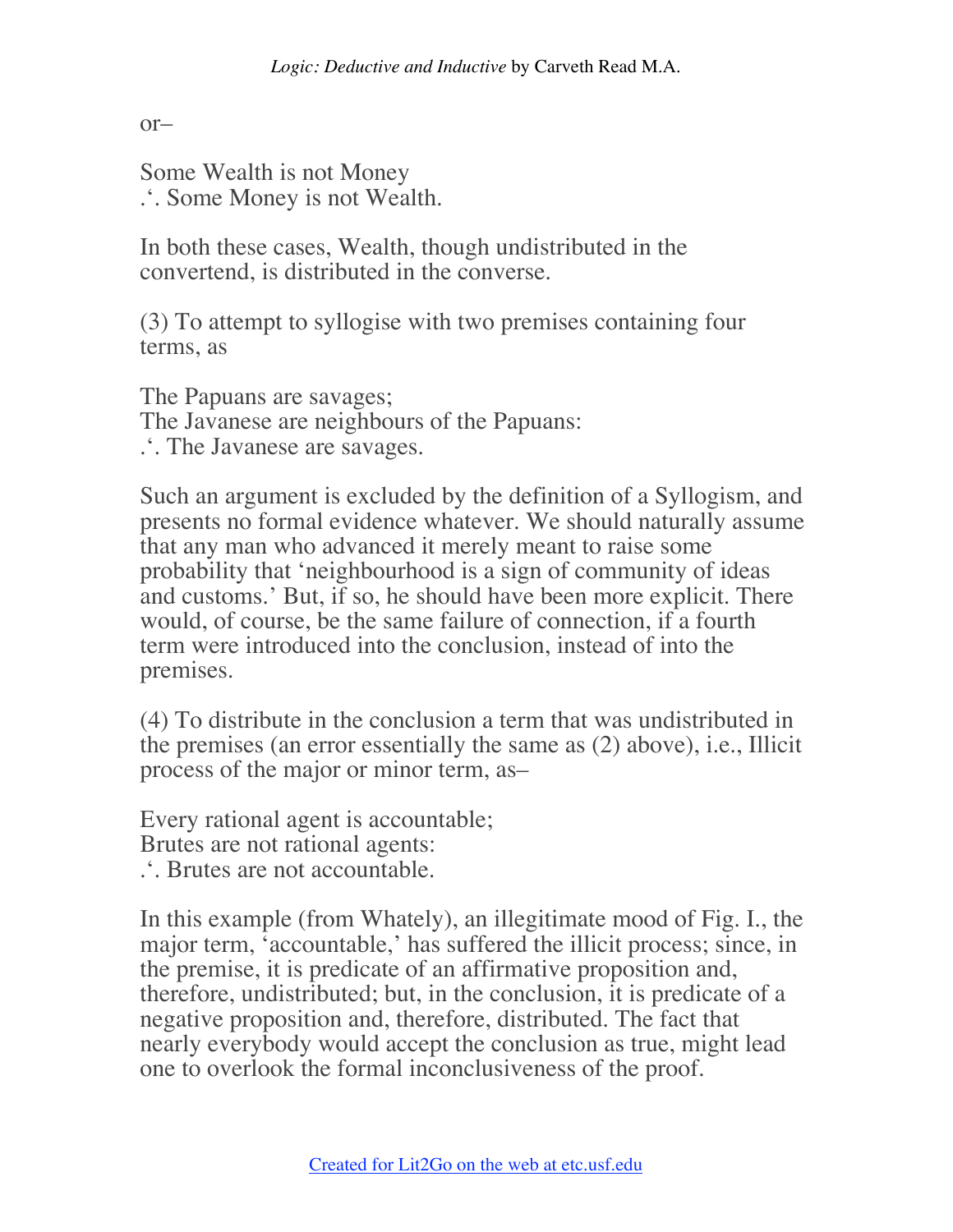Again,

All men are two-handed; All two-handed animals are cooking animals: .'. All cooking animals are men.

Here we have Bramantip concluding in A.; and there is, formally, an illicit process of the minor; though the conclusion is true; and the evidence, such as it is, is materially adequate. ('Two-handed,' being a peculiar differentia, is nugatory as a middle term, and may be cut out of both premises; whilst 'cooking' is a proprium peculiar to the species Man; so that these terms might be related in U., All men are all cookers; whence, by conversion, All cookers are men.)

(5) To omit to distribute the middle term in one or the other premise, as–

All verbal propositions are self-evident; All axioms are self-evident:

.'. All axioms are verbal propositions.

This is an illegitimate mood in Fig. II.; in which, to give any conclusion, one premise must be negative. It may serve as a formal illustration of Undistributed Middle; though, as both premises are verbal propositions, it is (materially) not syllogistic at all, but an error of classification; a confounding of co-ordinate species by assuming their identity because they have the generic attribute in common.

(6) To simply convert an hypothetical proposition, as–

If trade is free, it prospers; .'. If trade prospers, it is free.

This is similar to the simple conversion of the categorical A.; since it takes for granted that the antecedent is co-extensive with the consequent, or (in other words) that the freedom of trade is the sole condition of, or (at least) inseparable from, its prosperity.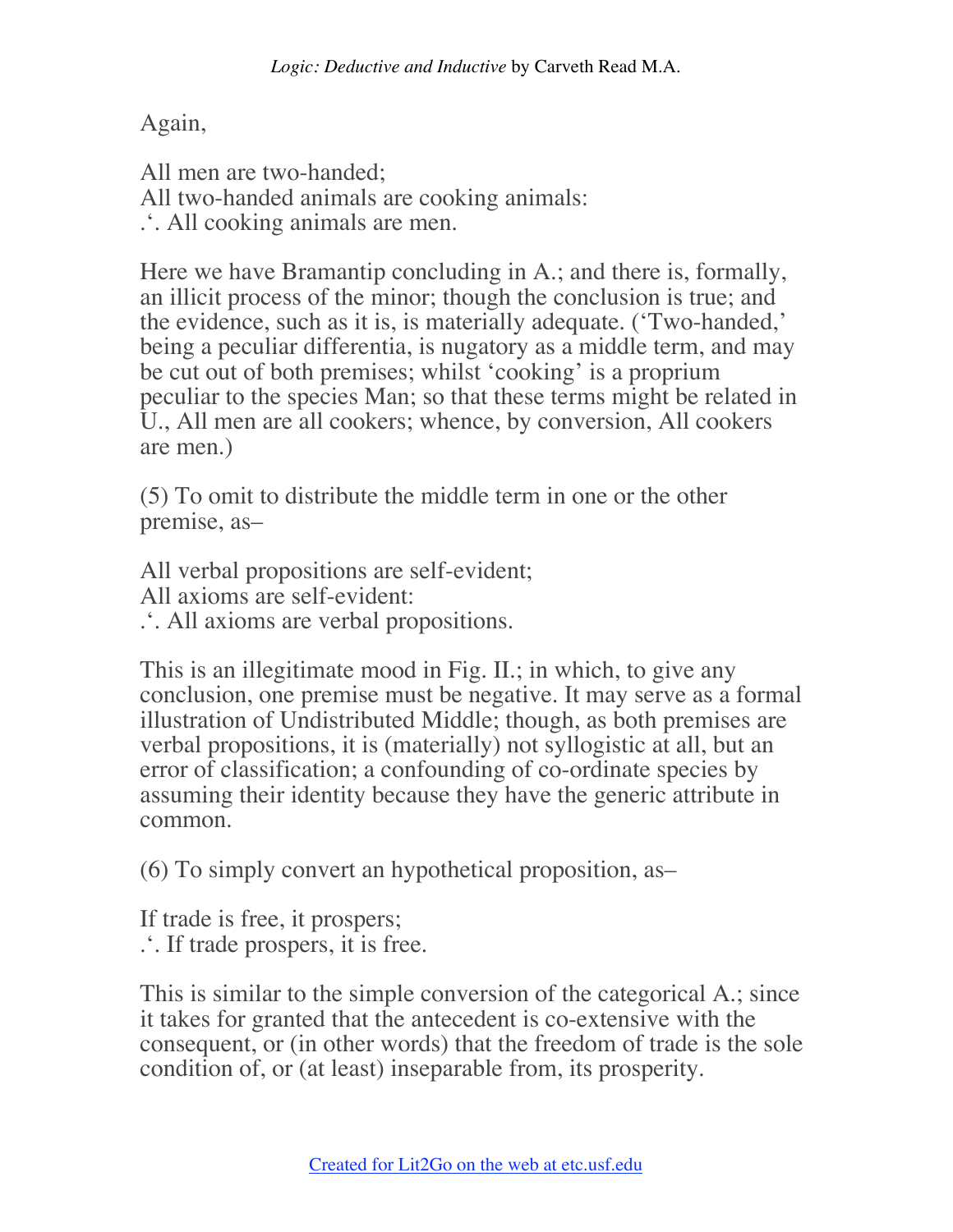The same assumption is made if, in an hypothetical syllogism, we try to ground an inference on the affirmation of the consequent or denial of the antecedent, as–

If trade is free it prospers: It does prosper; .'. It is free. It is not free; .'. It does not prosper.

Neither of these arguments is formally good; nor, of course, is either of them materially valid, if it be possible for trade to prosper in spite of protective tariffs.

An important example of this fallacy is the prevalent notion, that if the conclusion of an argument is true the premises must be trustworthy; or, that if the premises are false the conclusion must be erroneous. For, plainly, that–

If the premises are true, the conclusion is true, is a hypothetical proposition; and we argue justly–

The premises are true; .'. The conclusion is true;

or,

The conclusion is false; .'. The premises are false (or one of them is).

This is valid for every argument that is formally correct; but that we cannot trust the premises on the strength of the conclusion, nor reject the conclusion because the premises are absurd, the following example will show:

All who square the circle are great mathematicians; Newton squared the circle:

.'. Newton was a great mathematician.

The conclusion is true; but the premises are intolerable.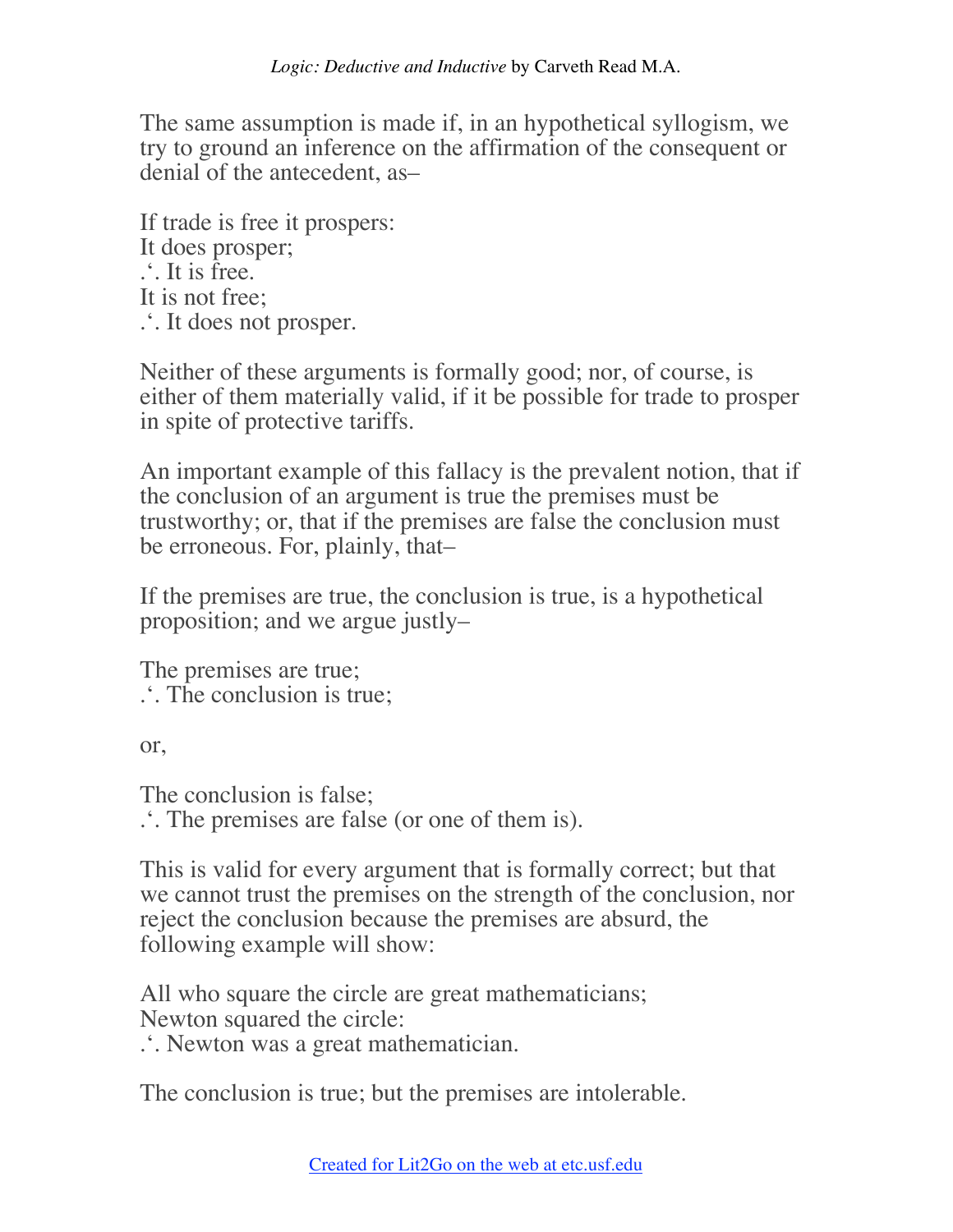How the taking of Contraries for Contradictories may vitiate Disjunctive Syllogisms and Dilemmas has been sufficiently explained in the twelfth chapter.

Section 3. Formal Fallacies of Induction consist in supposing or inferring Causation without attempting to prove it, or in pretending to prove it without satisfying the Canons of observation and experiment: as–

(1) To assign the Cause of anything that is not a concrete event: as, e.g., why two circles can touch only in one point. We should give the 'reason'; for this expression includes, besides evidence of causation, the principles of formal deduction, logical and mathematical.

(2) To argue, as if on inductive grounds, concerning the cause of the Universe as a whole. This may be called the fallacy of transcendent inference: since the Canons are only applicable to instances of events that can be compared; they cannot deal with that which is in its nature unique.

(3) To mistake co-existent phenomena for cause and effect: as when a man, wearing an amulet and escaping shipwreck, regards the amulet as the cause of his escape. To prove his point, he must either get again into exactly the same circumstances without his amulet, and be drowned–according to the method of Difference; or, shirking the only satisfactory test, and putting up with mere Agreement, he must show, (a) that all who are shipwrecked and escape wear amulets, and (b) that their cases agree in nothing else; and (c), by the Joint Method, that all who are shipwrecked without amulets are drowned. And even if his evidence, according to Agreement, seemed satisfactory at all these points, it would still be fallacious to trust to it as proof of direct causation; since we have seen that unaided observation is never sufficient for this: it is only by experiment in prepared circumstances that we can confidently trace sequence and the transfer of energy.

There is the reverse error of mistaking causal connection for independent co-existence: as if any one regards it as merely a curious coincidence that great rivers generally flow past great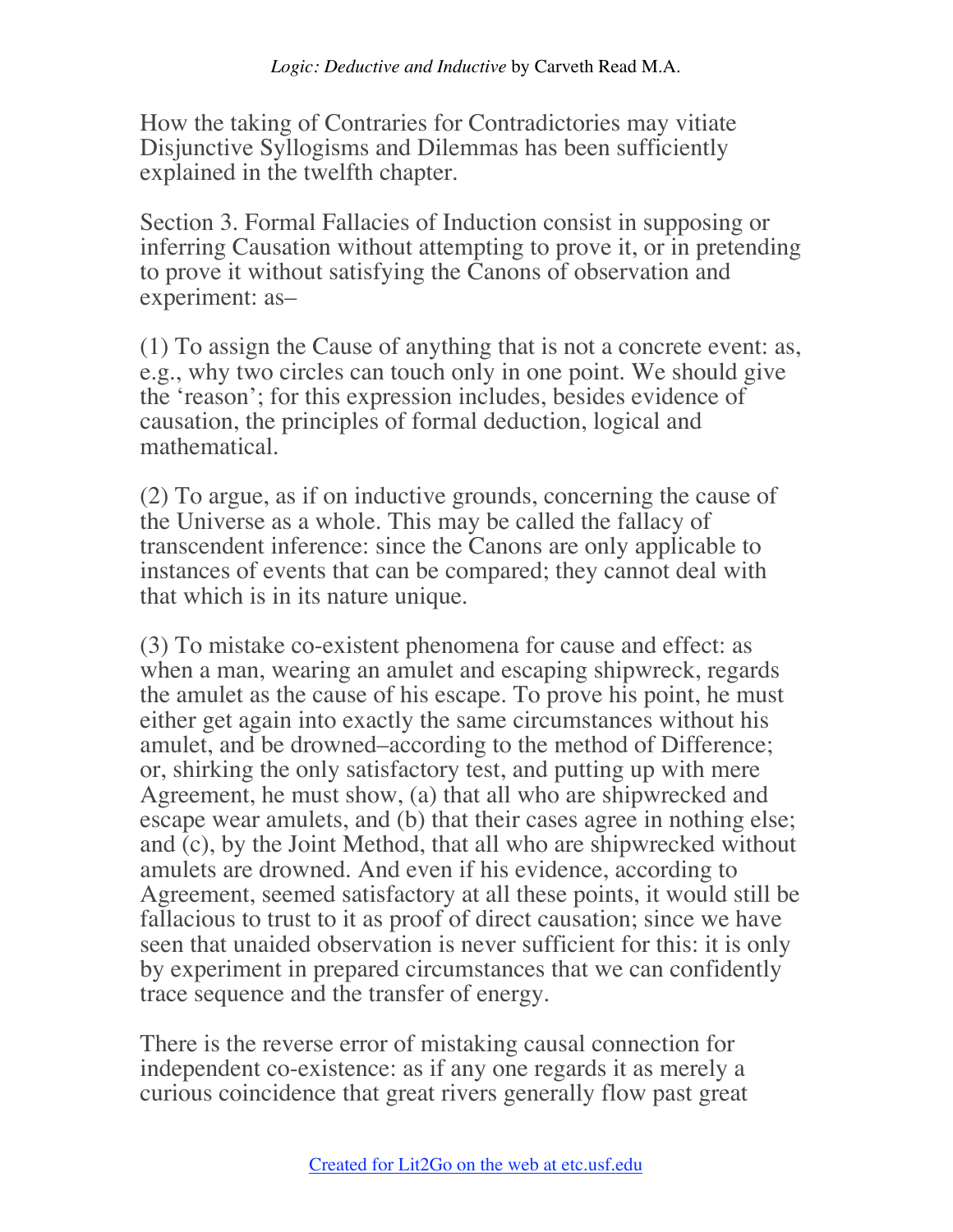towns. In this case, however, the evidence of connection does not depend merely upon direct Induction.

(4) Post hoc, ergo propter hoc: to accept the mere sequence of phenomena, even though often repeated, as proving that the phenomena are cause and effect, or connected by causation. This is a very natural error: for although, the antecedents of a phenomenon being numerous, most of them cannot be its cause, yet it is among them that the cause must be sought. Indeed, if there is neither time nor opportunity for analysis, it may seem better to accept any antecedent as a cause (or, at least, as a sign) of an important event than to go without any guide. And, accordingly, the vast and complicated learning of omens, augury, horoscopy and prophetic dreams, relies upon this maxim; for whatever the origin of such superstitions, a single coincidence in their favour triumphantly confirms them. It is the besetting delusion of everybody who has wishes or prejudices; that is, of all of us at some time or other; for then we are ready to believe without evidence. The fallacy consists in judging off-hand, without any attempt, either by logic or by common sense, to eliminate the irrelevant antecedents; which may include all the most striking and specious.

(5) To regard the Co-Effects (whether simultaneous or successive) of a common cause as standing in the direct relation of cause and effect. Probably no one supposes that the falling of the mercury in his thermometer causes the neighbouring lake to freeze. True, it is the antecedent, and (within a narrow range of experience) may be the invariable antecedent of the formation of ice; but, besides that the two events are so unequal, every one is aware that there is another antecedent, the fall of temperature, which causes both. To justify inductively our belief in causation, the instances compared must agree, or differ, in one circumstance only (besides the effect). The flowing tide is an antecedent of the ebbing tide; it is invariably so, and is equal to it; but it is not the cause of it: other circumstances are present; and the moon is the chief condition of both flow and ebb. In several instances, States that have grown outrageously luxurious have declined in power: that luxury caused their downfall may seem obvious, and capable of furnishing a moral lesson to the young. Hence other important circumstances are overlooked, such as the institution of slavery, the corruption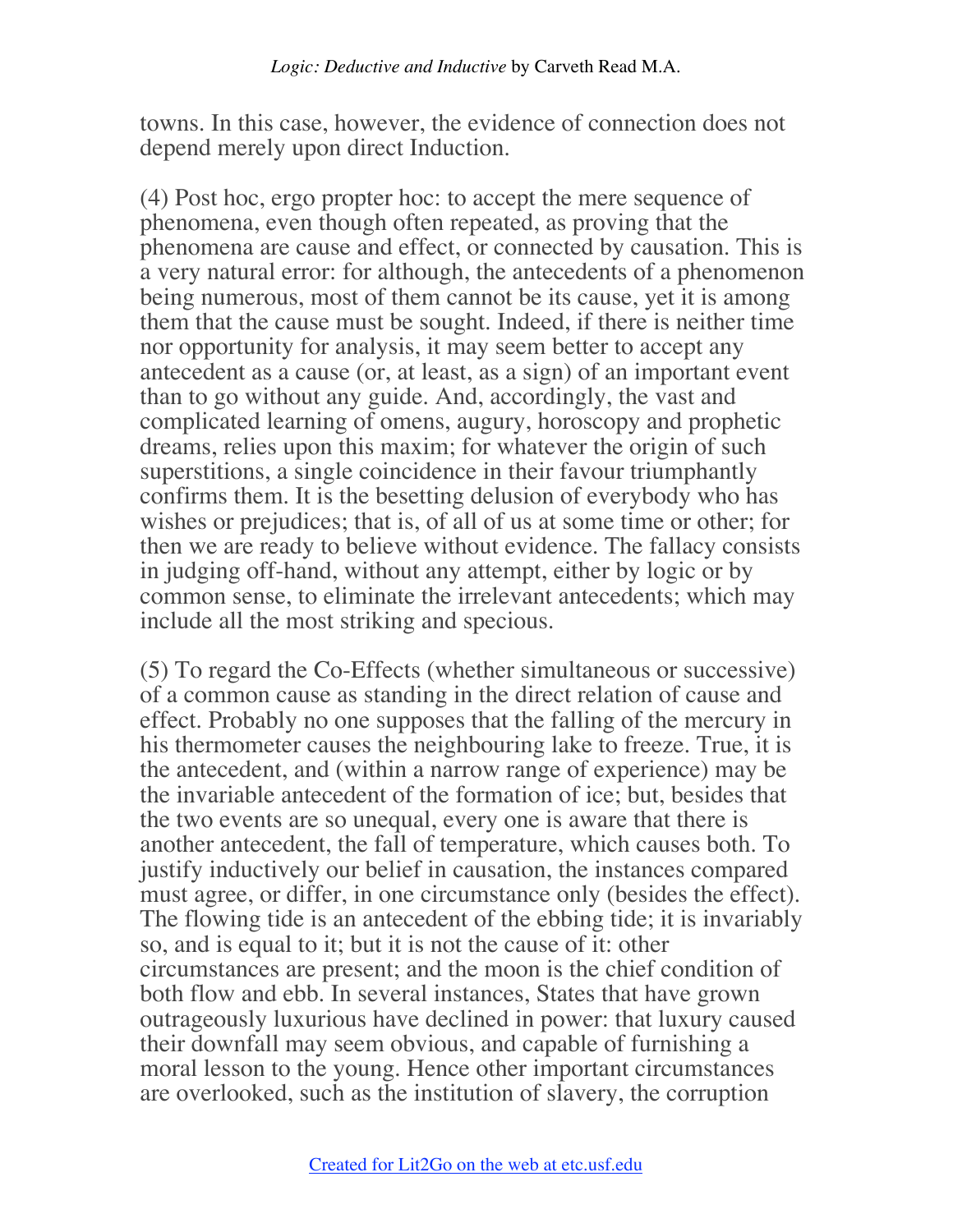and rapacity of officials and tax-gatherers, an army too powerful for discipline; any or all of which may be present, and sufficient to explain both the luxury and the ruin.

(6) To mistake one condition of a phenomenon for the whole cause. To speak of an indispensable condition of any phenomenon as the cause of it, may be a mere conventional abbreviation; and in this way such a mode of expression is common not only in popular but also in scientific discussion. Thus we say that a temperature of 33° F. is a cause of the melting of ice; although that ice melts at 33° F., must further depend upon something in the nature of water; for every solid has its own melting-point. As long, then, as we remember that 'cause,' used in this sense, is only a convenient abbreviation, no harm is done; but, if we forget it, fallacy may result: as when a man says that the cause of a financial crisis was the raising of the rate of discount, neglecting the other conditions of the market; whereas, in some circumstances, a rise of the Bankrate may increase public confidence and prevent a crisis.

We have seen that the direct use of the Canons of Agreement and Difference may only enable us to say that a certain antecedent is a cause or an indispensable condition of the phenomenon under investigation. If, therefore, it is important to find the whole cause, we must either experiment directly upon the other conditions, or resort to the Method of Residues and deductive reasoning; nor must we be content, without showing (where such precision is possible) that the alleged cause and the given phenomenon are equal.

(7) To mistake a single consequence of a given cause for the whole effect, is a corresponding error; and none so common. Nearly all the mistakes of private conduct and of legislation are due to it: To cure temporary lassitude by a stimulant, and so derange the liver; to establish a new industry by protective duties, and thereby impoverish the rest of the country; to gag the press, and so drive the discontented into conspiracy; to build an alms-house, and thereby attract paupers into the parish, raise the rates, and discourage industry.

(8) To demand greater exactness in the estimate of causes or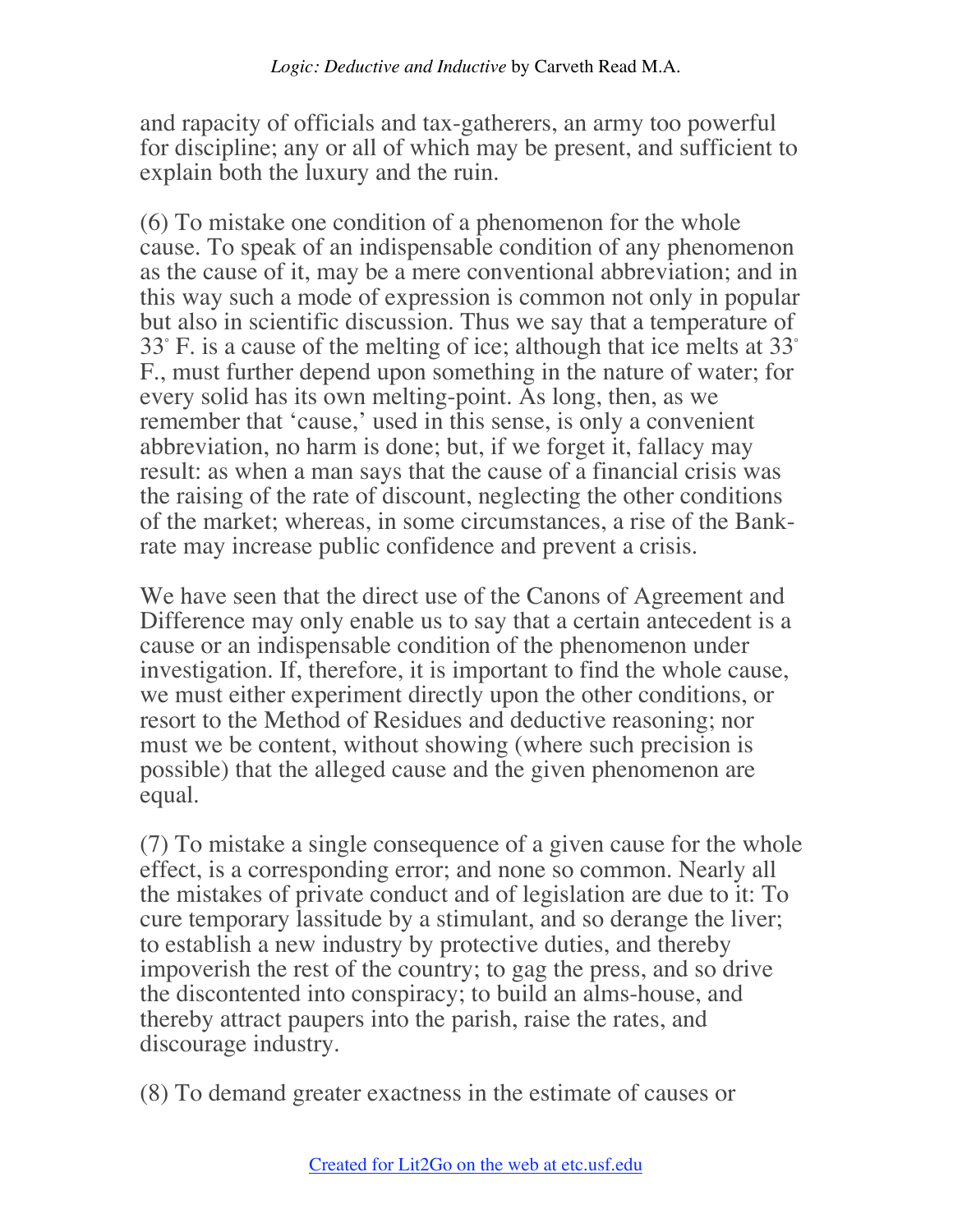effects than a given subject admits of. In the more complex sciences, Biology, Psychology, Sociology, it is often impossible to be confident that all the conditions of a given phenomenon have been assigned, or that all its consequences have been traced. The causes of the origin of species and of the great French Revolution have been carefully investigated, and still we may doubt whether they have all been discovered, or whether their comparative importance has been rightly determined; but it would be very unreasonable to treat those things as miraculous and unintelligible. We read in the Ethics, that a properly cultivated mind knows what degree of precision is to be expected in each science. The greatest possible precision is always to be sought; but what is possible depends partly on the nature of the study and partly upon the state of scientific preparation.

(9) To treat an agent or condition remote in time as an unconditional cause: for every moment of time gives an opportunity for new combinations of forces and, therefore, for modifications of the effect. Thus, although we often say that Napoleon's Russian expedition was the cause of his downfall, yet the effect was subject to numerous further conditions. Had the natives not burnt Moscow, had the winter been exceptionally mild, had the Prussians and Austrians not risen against him, the event might have been very different. It is rash to trace the liberties of modern Europe to the battle of Marathon. Indeed, our powers of perception are so unequal to the subtlety of nature, that even in experimental science there is time for molecular changes to occur between what we treat as a cause and the effect as we perceive it; and, in such cases, the strictly unconditional cause has not been discovered.

(10) To neglect the negative conditions to which a cause is subject. When we say that water boils at 212° F., we mean "provided the pressure be the same as that of the atmosphere at about the sealevel"; for under a greater pressure water will not boil at that temperature, whilst under less pressure it boils at a lower temperature. In the usual statement of a law of causation, 'disturbing,' 'frustrating,' 'counteracting' circumstances (that is, negative conditions) are supposed to be absent; so that the strict statement of such a law, whether for a remote cause, or for an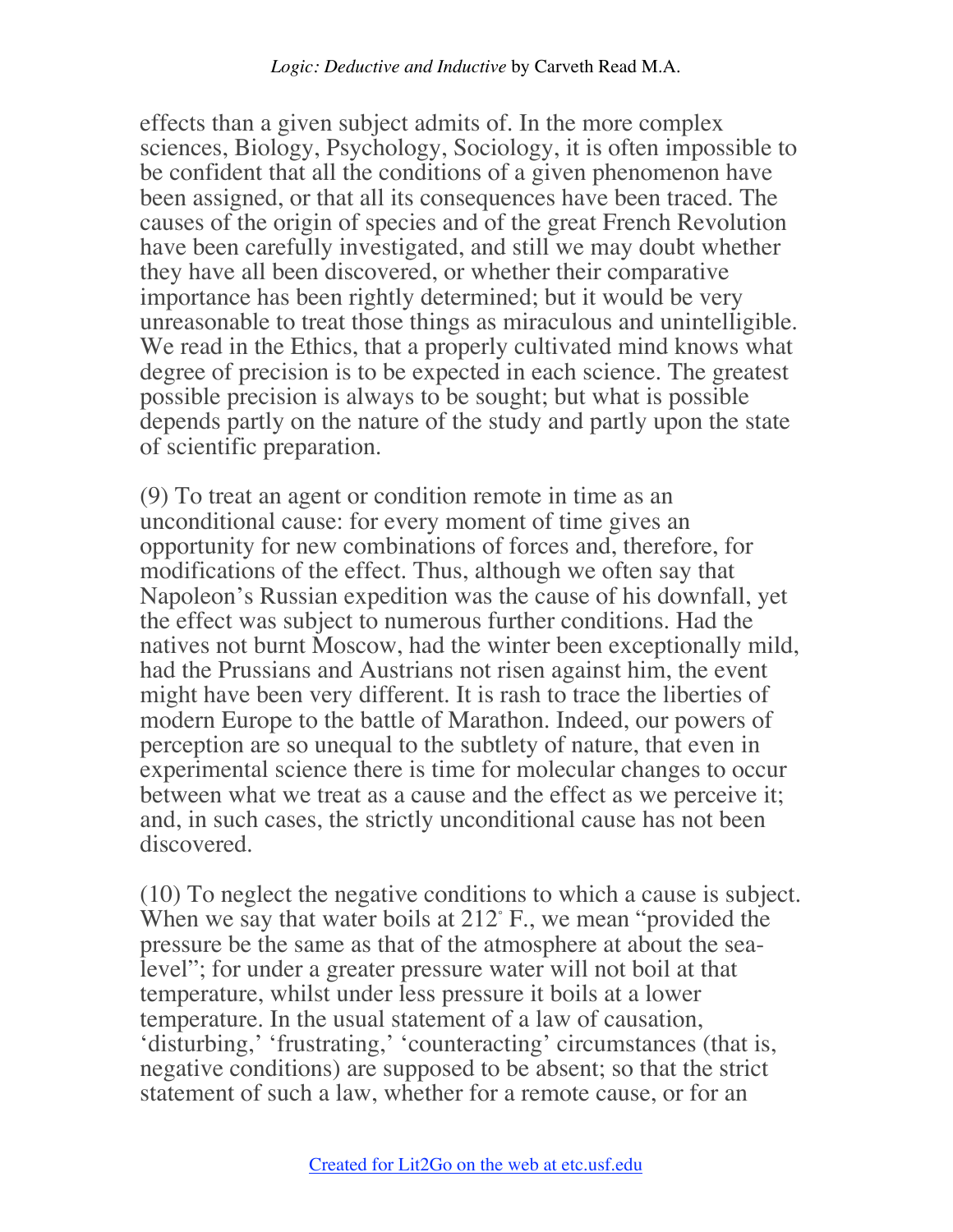immediate cause (when only positive conditions are included), is that the agent or assemblage of conditions, tends to produce such an effect, other conditions being favourable, or in the absence of contrary forces.

(11) It is needless to repeat what has already been said of other fallacies that beset inductive proof; such as the neglect of a possible plurality of causes where the effect has been vaguely conceived; the extension of empirical laws beyond adjacent cases; the chief errors to which the estimate of analogies and probabilities, or the application of the principles of classification are liable; and the reliance upon direct Induction where the aid of Deduction may be obtained, or upon observation where experiment may be employed. As to formal fallacies that may be avoided by adhering to the rules of logical method, this may suffice.

Section 4. There remain many ways in which arguments fall short of a tolerable standard of proof, though they cannot be exhibited as definite breaches of logical principles. Logicians, therefore, might be excused from discussing them; but out of the abundance of their pity for human infirmity they usually describe and label the chief classes of these 'extra-logical fallacies,' and exhibit a few examples.

We may adopt Whately's remark, that a fallacy lies either  $(1)$  in the premises, or  $(2)$  in the conclusion, or  $(3)$  in the attempt to connect a conclusion with the premises.

(1) Now the premises of a sound argument must either be valid deductions, or valid inductions, or particular observations, or axioms. In an unsound argument, then, whose premises are supported by either deduction or induction, the evidence may be reduced to logical rules; and its failure is therefore a 'logical fallacy' such as we have already discussed. It follows that an extralogical fallacy of the premises must lie in what cannot be reduced to rules of evidence, that is, in bad observations (Section 5), or sham axioms (Section 6).

(2) As to the conclusion, this can only be fallacious if some other conclusion has been substituted for that which was to have been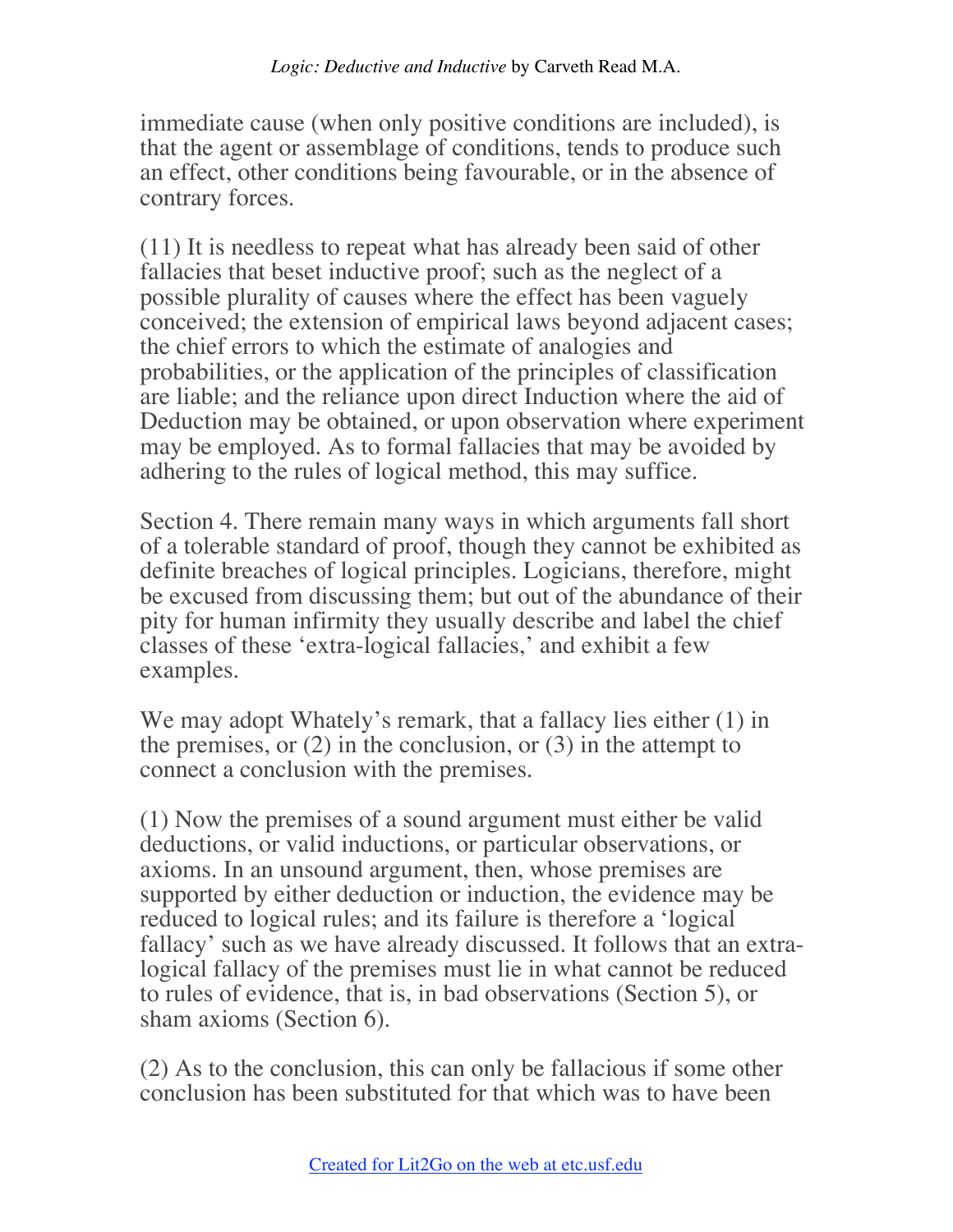proved (Section 7).

(3) Fallacies in the connection between premises and conclusion, if all the propositions are distinctly and explicitly stated, become manifest upon applying the rules of Logic. Fallacies, therefore, which are not thus manifest, and so are extra-logical, must depend upon some sort of slurring, confusion, or ambiguity of thought or speech (Section 8).

Section 5. Amongst Fallacies of Observation, Mill distinguishes (1) those of Non-observation, where either instances of the presence or absence of the phenomenon under investigation, or else some of the circumstances constituting it or attending upon it, though important to the induction, are [Pg 395]overlooked. These errors are implied in the Formal Fallacies of Induction already treated of in Section 3 (paragraphs (3) to (7)).

Mill's class (2) comprises fallacies of Malobservation. Malobservation may be due to obtuseness or slowness of perception; and it is one advantage of the physical sciences as means of education, that the training involved in studying them tends to cure these defects–at least, within their own range.

But the occasion of error upon which Mill most insists, is our proneness to substitute a hasty inference for a just representation of the fact before us; as when a yachtsman, eager for marvels, sees a line of porpoises and takes them for the sea-serpent. Every one knows what it is to mistake a stranger for a friend, a leaf for a sparrow, one word for another. The wonder is that we are not oftener wrong; considering how small a part present sensation has in perception, and how much of every object observed is supplied by a sort of automatic judgment. You see something brown, which your perceptive mechanism classes with the appearance of a cow at such a distance; and instantly all the other properties of a cow are supplied from the resources of former experience: but on getting nearer, it turns out to be a log of wood. It is some protection against such errors to know that we are subject to them; and the Logician fulfils his duty in warning us accordingly. But the matter belongs essentially to Psychology; and whoever wishes to pursue it will find a thorough explanation in Prof. Sully's volume on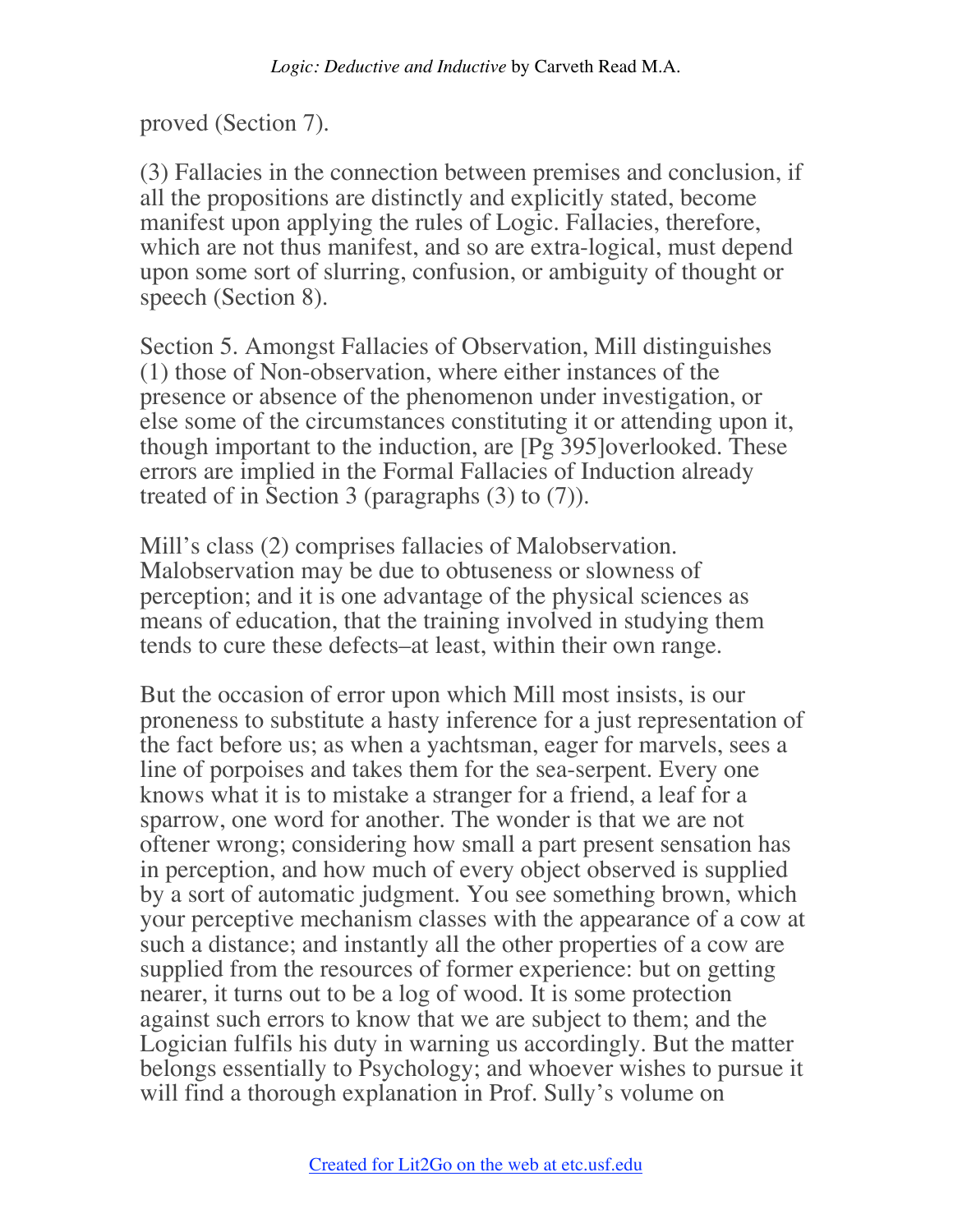## Illusions.

Another error is the accumulation of useless, irrelevant observations, from which no proof of the point at issue can be derived. It has been said that an important part of an inductive inquirer's equipment consists in knowing what to observe. The study of any science educates this faculty by showing us what observations have been effective in similar cases; but something depends upon genius. Observation is generally guided by hypotheses: he makes the right observations who can frame the right hypotheses; whilst another overlooks things, or sees them all awry, because he is confused and perverted by wishes, prejudices or other false preconceptions; and still another gropes about blindly, noting this and docketing that to no purpose, because he has no hypothesis, or one so vague and ill-conceived that it sheds no light upon his path.

Section 6. The second kind of extra-logical Fallacy lying in the premises, consists in offering as evidence some assertion entirely baseless or nugatory, but expressed in such a way as to seem like a general truth capable of subsuming the proposition in dispute: it is generally known as petitio principii, or begging the question. The question may be begged in three ways:

(1) There are what Mill calls Fallacies a priori, mere assertions, pretending to be self-evident, and often sincerely accepted as such by the author and some infatuated disciples, but in which the cool spectator sees either no sense at all, or palpable falsity. These sham axioms are numerous; and probably every one is familiar with the following examples: That circular motion is the most perfect; That every body strives toward its natural place; That like cures like; That every bane has its antidote; That what is true of our conceptions is true of Nature; That pleasure is nothing but relief from pain; That the good, the beautiful and the true are the same thing; That, in trade, whatever is somewhere gained is somewhere lost; That only in agriculture does nature assist man; That a man may do what he will with his own; That some men are naturally born to rule and others to obey. Some of these doctrines are specious enough; whilst, as to others, how they could ever have been entertained arouses a wonder that can only be allayed by a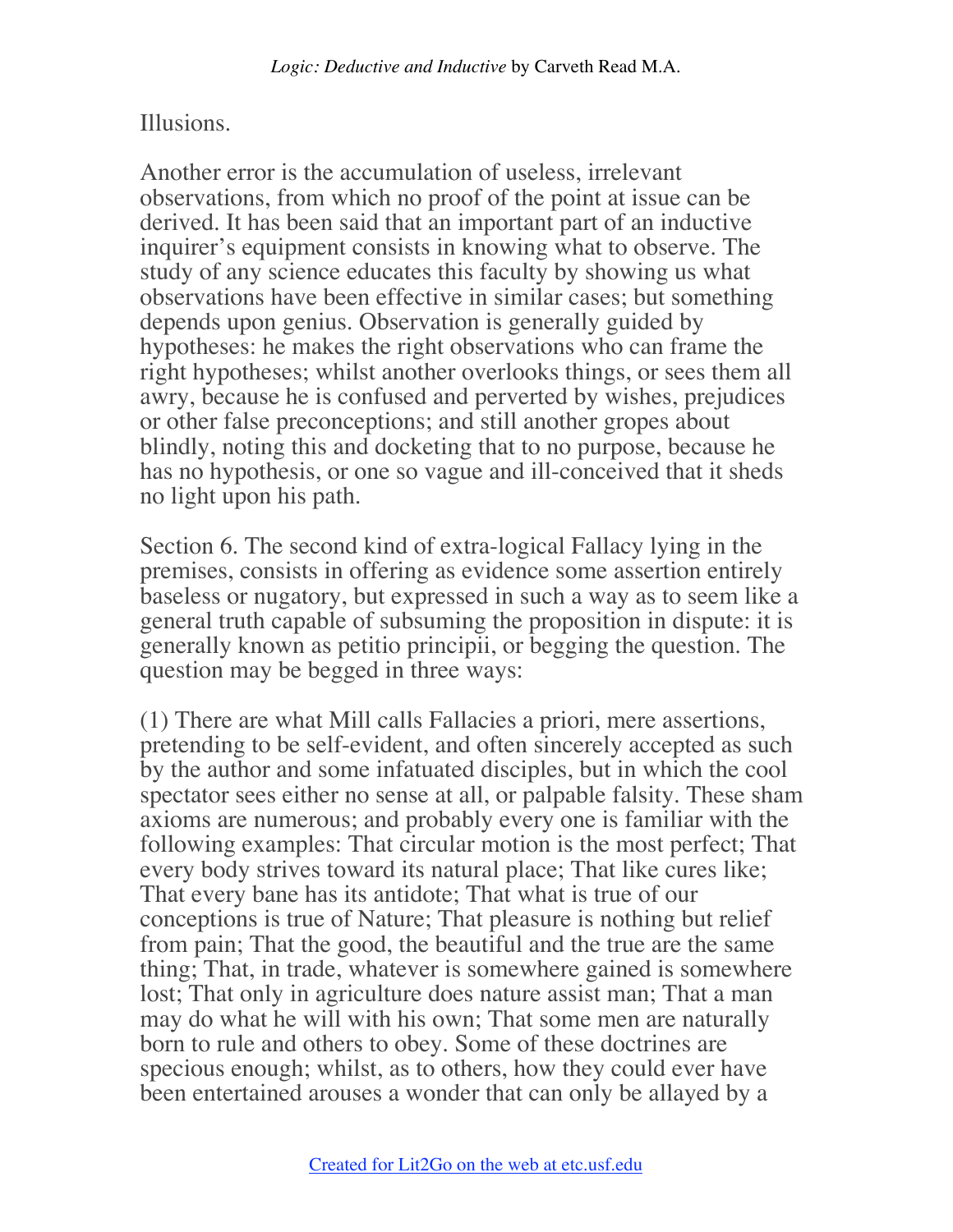lengthy historical and psychological disquisition.

(2) Verbal propositions offered as proof of some matter of fact. These have, indeed, one attribute of axioms; they are self-evident to any one who knows the language; but as they only dissect the meaning of words, nothing but the meaning of words can be inferred from them. If anything further is arrived at, it must be by the help of real propositions. How common is such an argument as this: 'Lying is wrong, because it is vicious'–the implied major premise being that 'what is vicious is wrong.' All three propositions are verbal, and we merely learn from them that lying is called vicious and wrong; and to make that knowledge deterrent, it must be supplemented by a further premise, that 'whatever is called wrong ought to be avoided.' This is a real proposition; but it is much more difficult to prove it than 'that lying ought to be avoided.' Still, such arguments, though bad Logic, often have a rhetorical force: to call lying not only wrong but vicious, may be dissuasive by accumulating associations of shame and ignominy.

Definitions, being the most important of verbal propositions (since they imply the possibility of as many other verbal propositions as there are defining attributes and combinations of them), need to be watched with especial care. If two disputants define the same word in different ways, with each of the different attributes included in their several definitions they may bring in a fresh set of real propositions as to the agency or normal connection of that attribute. Hence their conclusions about the things denoted by the word defined, diverge in all directions and to any extent. And it is generally felt that a man who is allowed to define his terms as he pleases, may prove anything to those who, through ignorance or inadvertence, grant that the things that those terms stand for have the attributes that figure in his definitions.

(3) Circulus in demonstrando, the pretence of giving a reason for an assertion, whilst in fact only repeating the assertion itself–generally in other words. In such cases the original proposition is, perhaps, really regarded as self-evident, but by force of habit a man says 'because'; and then, after vainly fumbling in his empty pocket for the coin of reason, the habit of symbolic thinking in words only, without reference to the facts, comes to his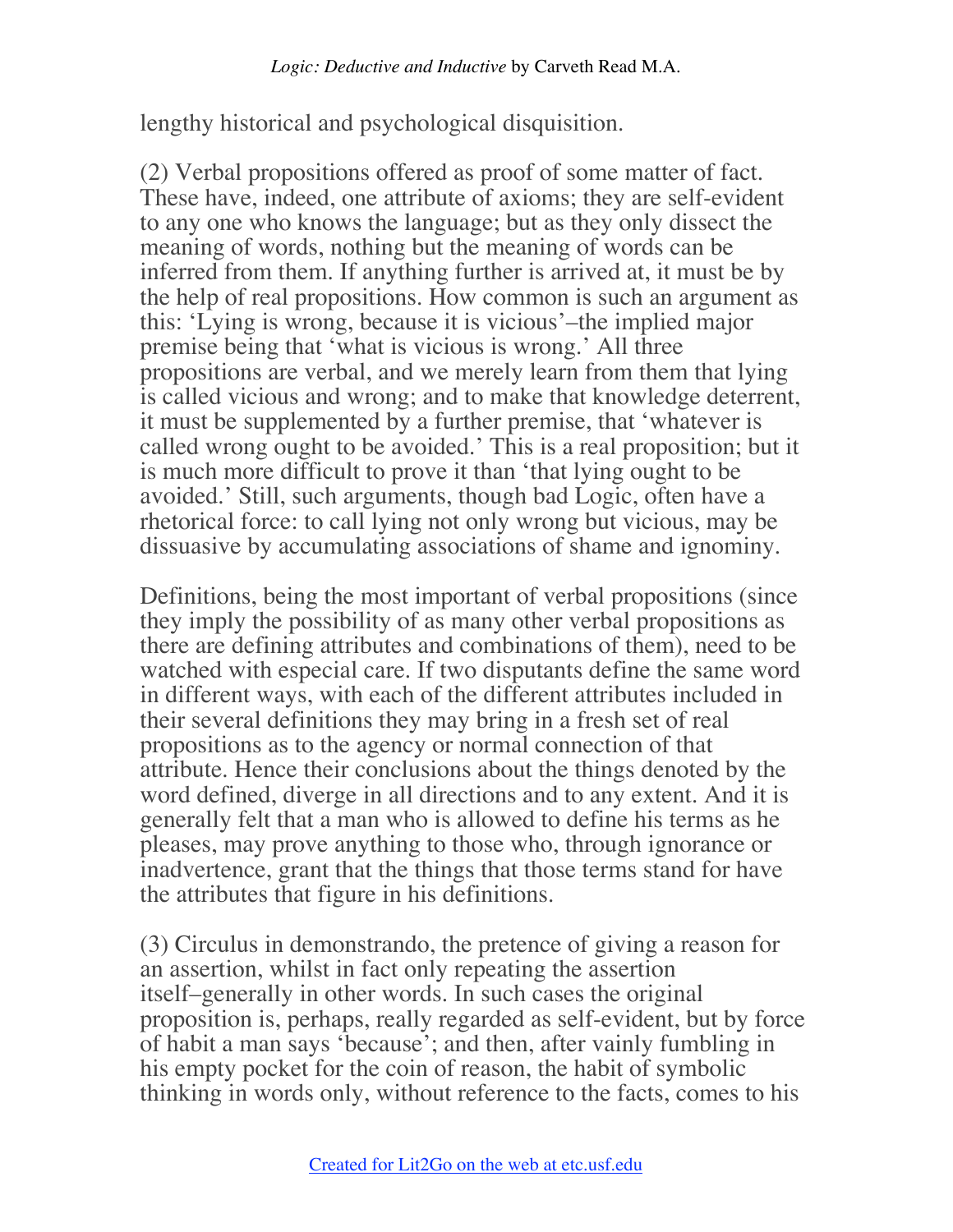rescue, and he ends with a paraphrase of the same assertion. Thus a man may try to prove the necessity of Causation: 'Every event must have a cause; because an event is a change of phenomena, and this implies a transformation of something pre-existing; which can only have been possible, if there were forces in operation capable of transforming it.' Or, again: 'We ought not to go to war, because it is wrong to shed blood.' But, plainly, if war did not imply bloodshed, the unlawfulness of this could be nothing against war. The more serious any matter is, the more important it becomes either to reason thoroughly about it, or to content ourselves with wholesome assertions. How many 'arguments' are superfluous!

Section 7. The Fallacy of surreptitious conclusion (ignoratio elenchi), the mistaking or obscuring of the proposition really at issue, whilst proving something else instead. This may be done by substituting a particular proposition for an universal, or an universal for a particular. Thus, he who attacks the practice of giving in charity must not be content to show that it has, in this or that case, degraded the recipient; who may have been exceptionally weak. Or, again, to dissuade another from giving alms in a particular case, it is not enough to show that the general tendency of almsgiving is injurious; for, by taking pains in a particular case, the general tendency may often be counteracted.

Sometimes an argument establishing a wholly irrelevant conclusion is substituted for an argumentum ad rem. Macaulay complains of those apologists for Charles I. who try to defend him as a king, by urging that he was a good judge of paintings and indulgent to his wife.

To this class of Fallacies belongs the argumentum ad hominem, which consists in showing not that a certain proposition is true, but that Critias ought to accept it in consistency with his other opinions. Thus: 'In every parish the cost of education ought to be paid out of the rates: you, at least, have said that there can be no sound economy, unless local expenses are defrayed from local funds.' But whether this is a fallacy depends, as Whately observes, upon whether it is urged as actually proving the point at issue, or merely as convicting the opponent of inconsistency. In the latter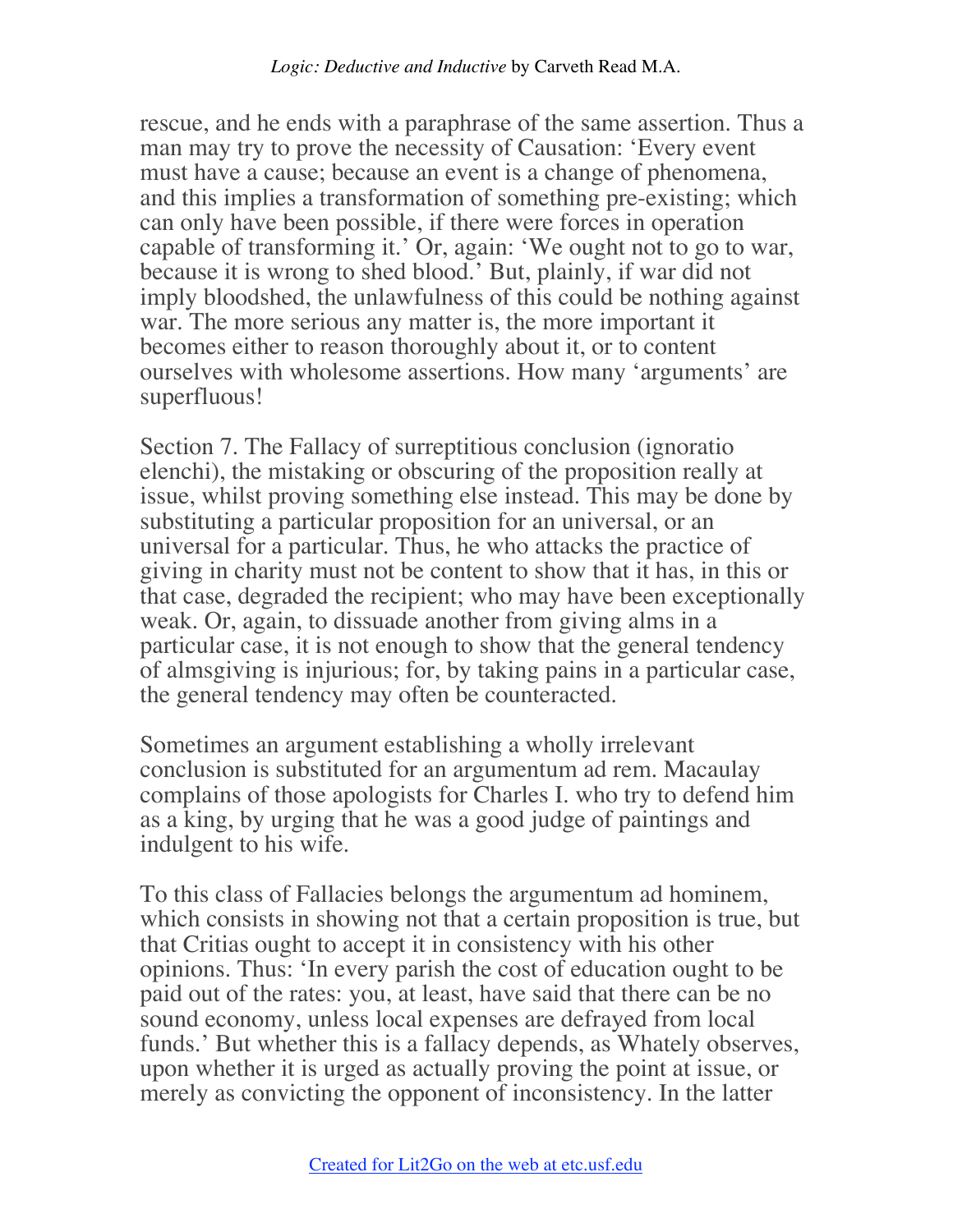case, the argument is quite fair: whatever such a conclusion may be worth.

Similarly with the argumentum ad populum: 'this measure is favourable to such or such a class; let them vote for it.' An appeal to private greed, however base, is not fallacious, as long as the interest of the class is not fraudulently substituted for the good of the nation. And much the same may be said for the argumentum ad verecundiam. When a question of morals is debated as a question of honour among thieves, there is no fallacy, if the moral issue is frankly repudiated. The argument from authority is often brought under this head: 'such is the opinion of Aristotle.' Although this does not establish the truth of any proposition, it may be fairly urged as a reason for not hastily adopting a contrary conclusion: that is, if the subject under discussion be one as to which Aristotle (or whoever the authority may be) had materials for forming a judgment.

A negative use of this fallacy is very common. Some general doctrine, such as Positivism, Transcendentalism, Utilitarianism, or Darwinism, is held in common by a group of men; who, however, all judge independently, and therefore are likely to differ in details. An opponent exhibits their differences of opinion, and thereupon pretends to have refuted the theory they agree in supporting. This is an argumentum ad scholam, and pushes too far the demand for consistency. In fact it recoils upon the sophist; for there is no sense in quoting men against one another, unless both (or all) are acknowledged to speak with the authority of learning and judgment, and therefore the general doctrine which they hold in common is the more confirmed.

This is an example of the paralogism of 'proving too much'; when a disputant is so eager to refute an opponent as to lay down, or imply, principles from which an easy inference destroys his own position. To appeal to a principle of greater sweep than the occasion requires may easily open the way to this pitfall: as if a man should urge that 'all men are liars,' as the premise of an argument designed to show that another's assertion is less credible than his own.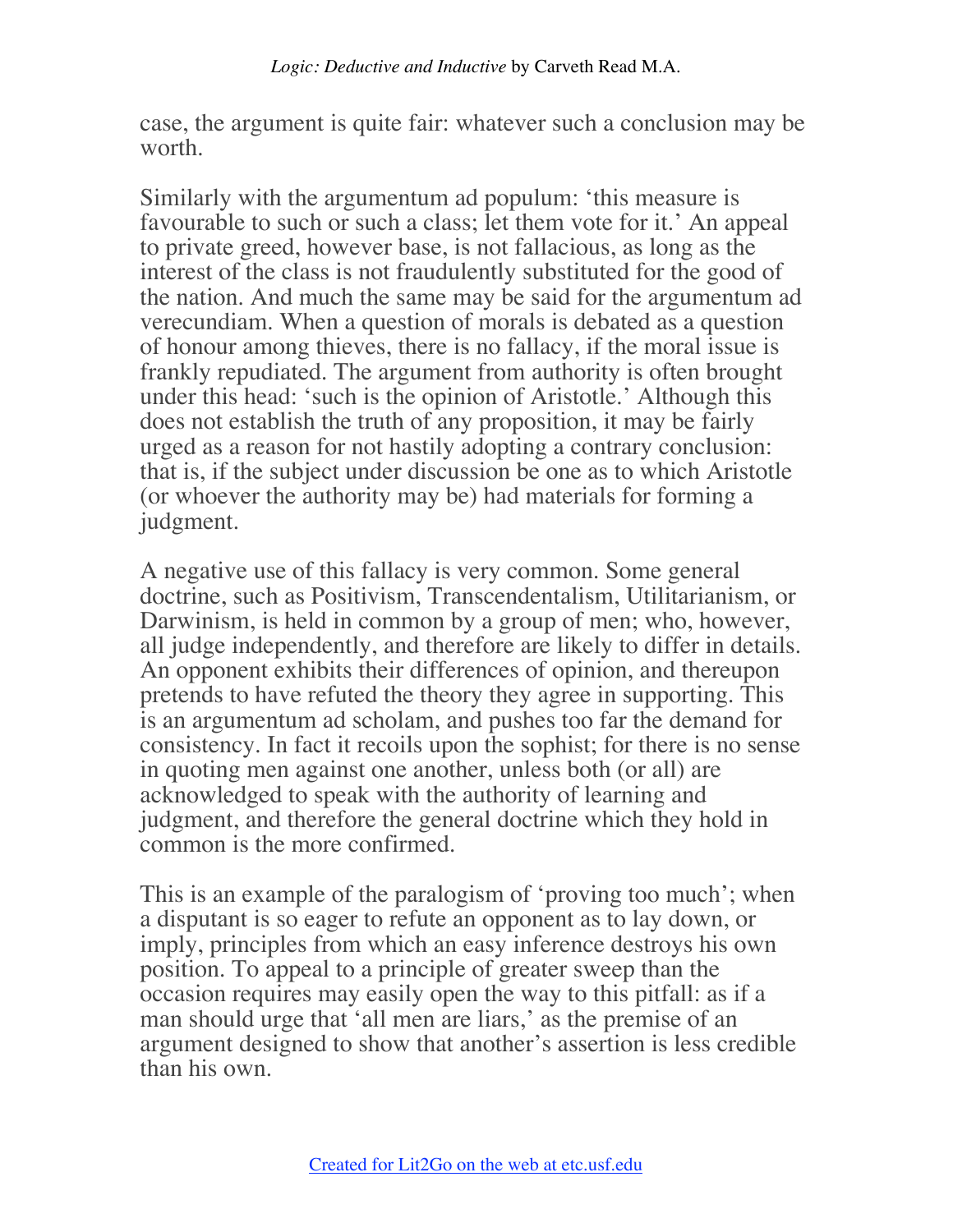A common form of ignoratio elenchi is that which Whately called the 'fallacy of objections': namely, to lay stress upon all the considerations against any doctrine or proposal, without any attempt to weigh them against the considerations in its favour; amongst which should be reckoned all the considerations that tell against the alternative doctrines or proposals. Incontestable demonstration can rarely be expected even in science, outside of the Mathematics; and in practical affairs, as Butler says, 'probability is the very guide of life'; so that every conclusion depends upon the balance of evidence, and to allow weight to only a part of it is an evasion of the right issue.

Section 8. Fallacies in the connection of premises and conclusion, that cannot be detected by reducing the arguments to syllogistic form, must depend upon some juggling with language to disguise their incoherence. They may be generally described as Fallacies of Ambiguity, whether they turn upon the use of the same word in different senses, or upon ellipsis. Thus it may be argued that all works written in a classical language are classical, and that, therefore, the history of Philosophy by Diogenes Laertius, being written in Greek, is a classic. Such ambiguities are sometimes serious enough; sometimes are little better than jokes. For jokes, as Whately observes, are often fallacies; and considered as a propaedeutic to the art of sophistry, punning deserves the ignominy that has overtaken it.

Fallacies of ellipsis usually go by learned names, as; (1) a dicto secundum quid ad dictum simpliciter. It has been argued that since, according to Ricardo, the value of goods depends solely upon the quantity of labour necessary to produce them, the labourers who are employed upon (say) cotton cloth ought to receive as wages the whole price derived from its sale, leaving nothing for interest upon capital. Ricardo, however, explained that by 'the quantity of labour necessary to produce goods' he meant not only what is immediately applied to them, but also the labour bestowed upon the implements and buildings with which the immediate labour is assisted. Now these buildings and implements are capital, the labour which produced them was paid for, and it was far enough from Ricardo's mind to suppose that the capital which assists present labour upon (say) cotton cloth has no claim to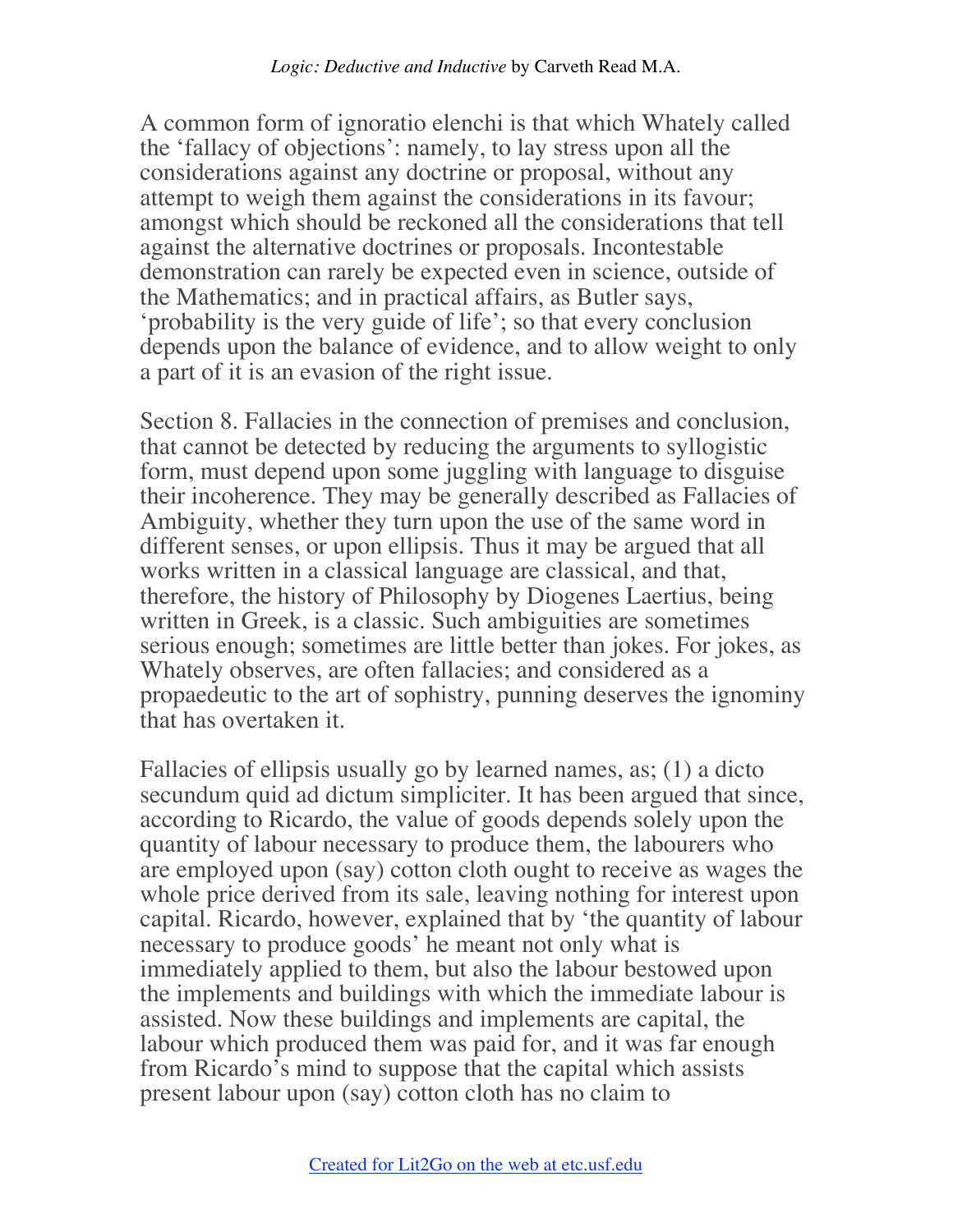remuneration out of the price of it. In this argument, then, the word labour in the premise is used secundum quid, that is, with the suppressed qualification of including past as well as present labour; but in the conclusion labour is used simpliciter to mean present labour only.

(2) A dicto secundum quid ad dictum secundum alterum quid. It may be urged that, since the tax on tea is uniform, therefore all consumers contribute equally to the revenue for their enjoyment of it. But written out fairly this argument runs thus: Since tea is taxed uniformly 4d. per lb., all consumers pay equally for their enjoyment of it whatever quantity they use. These qualifications introduced, nobody can be deceived.

(3) A dicto simpliciter ad dictum secundum quid, also called fallacia accidentis. Thus: To take interest upon a loan is perfectly just, therefore, I do right to exact it from my own father in distress. The popular answer to this sort of blunder is that 'circumstances alter cases.' We commit this error in supposing that what is true of the average is likely to be true of each case; as if one should say: 'The offices are ready to insure my house [with thousands of others] against fire at a rate per annum which will leave them heavy losers unless it lasts a hundred years; so, as we are told not to take long views of life, I shall not insure.'

The Fallacy of Division and Composition consists in suggesting, or assuming, that what is true of things severally denoted by a term is true of them taken together. That every man is mortal is generally admitted, but we cannot infer that, therefore, the human race will become extinct. That the remote prospects of the race are tragic may be plausibly argued, but not from that premise.

Changing the Premises is a fallacy usually placed in this division; although, instead of disguising different meanings under similar words, it generally consists in using words or phrases ostensibly differing, as if they were equivalent: those addressed being expected to renounce their right to reduce the argument to strict forms of proof, as needless pedantry in dealing with an author so palpably straightforward. If an orator says–'Napoleon conquered Europe; in other words, he murdered five millions of his fellow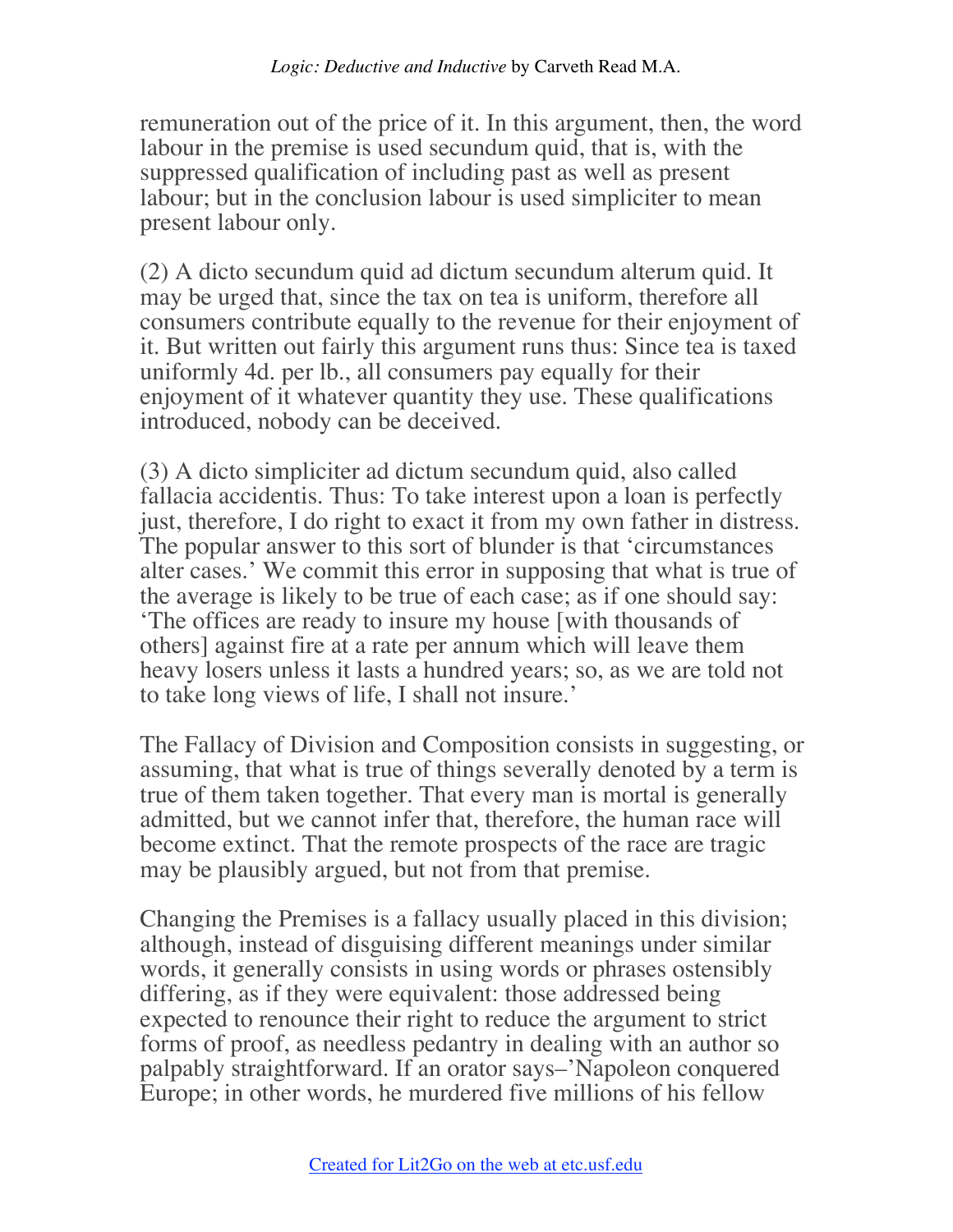creatures'–and is allowed to go on, he may infer from the latter of these propositions many things which the former of them would hardly have covered. This is a sort of hyperbole, and there is a corresponding meiosis, as: 'Mill admits that the Syllogism is useful'; when, in fact, that is Mill's contention. It may be supposed that, if a man be fool enough to be imposed upon by such transparent colours, it serves him right; but this harsh judgment will not be urged by any one who knows and considers the weaker brethren.

Section 9. The above classification of Fallacies is a rearrangement of the plans adopted by Whately and Mill. But Fallacies resemble other spontaneous natural growths in not submitting to precise and definite classification. The same blunders, looked at from different points of view, may seem to belong to different groups. Thus, the example given above to illustrate fallacia accidentis, 'that, since it is just to take interest, it is right to exact it from one's own father,' may also be regarded as petitio principii, if we consider the unconditional statement of the premise–'to take interest upon a loan is perfectly just'; for, surely, this is only conditionally true. Or, again, the first example given of simple ambiguity–'that whatever is written in a classical language is classical, etc.,' may, if we attend merely to the major premise, be treated as a bad generalisation, an undue extension of an inference, founded upon a simple enumeration of the first few Greek and Latin works that one happened to remember.

It must also be acknowledged that genuine wild fallacies, roaming the jungle of controversy, are not so easily detected or evaded as specimens seem to be when exhibited in a Logician's collection; where one surveys them without fear, like a child at a menagerie. To assume the succinct mode of statement that is most convenient for refutation, is not the natural habit of these things. But to give reality to his account of fallacies an author needs a large space, that he may quote no inconsiderable part of literature ancient and modern.

As to the means of avoiding fallacies, a general increase of sincerity and candour amongst mankind may be freely recommended. With more honesty there would be fewer bad